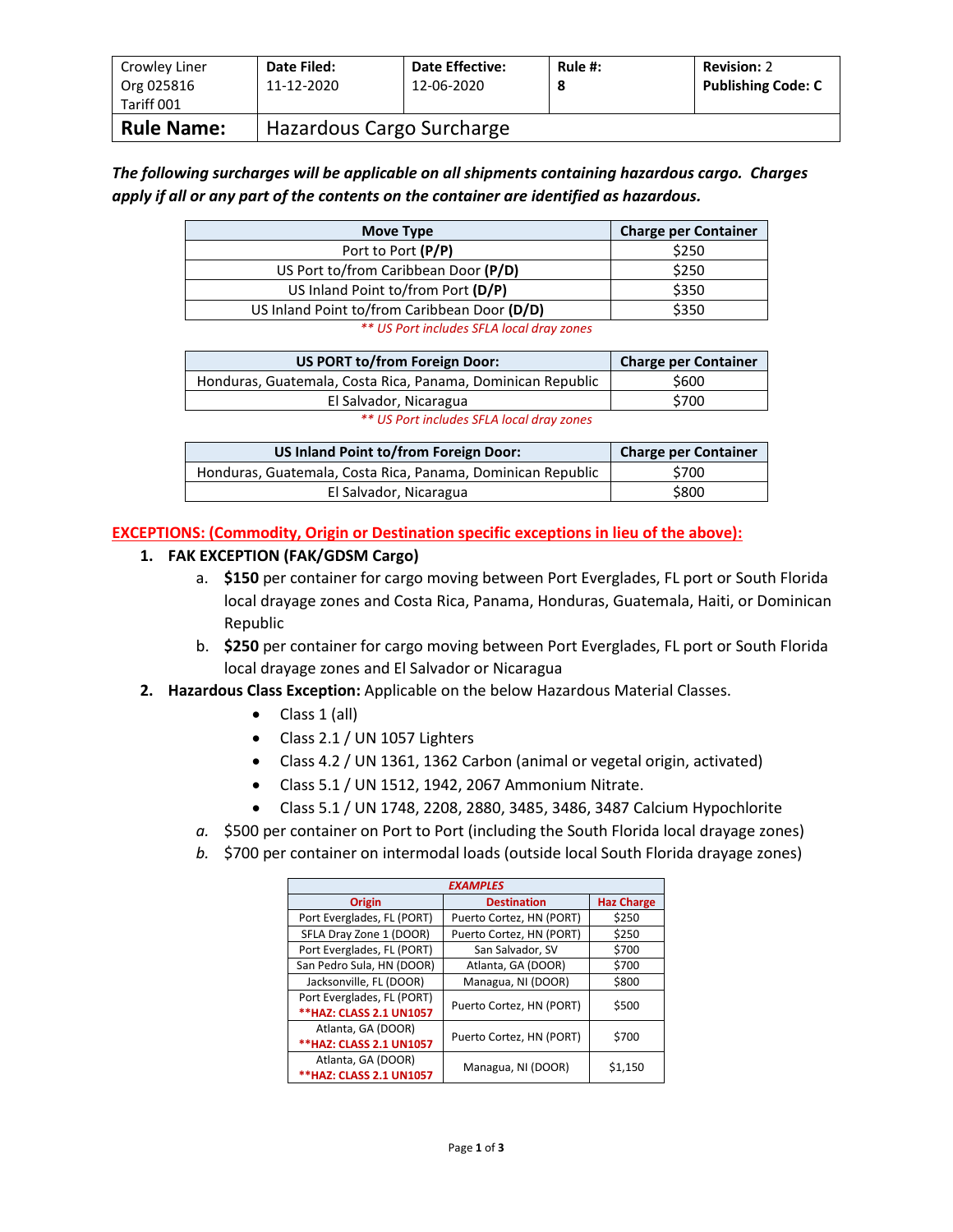| Crowley Liner<br>Org 025816<br>Tariff 001 | Date Filed:<br>11-12-2020 | <b>Date Effective:</b><br>12-06-2020 | Rule #:<br>8 | <b>Revision: 2</b><br><b>Publishing Code: C</b> |
|-------------------------------------------|---------------------------|--------------------------------------|--------------|-------------------------------------------------|
| <b>Rule Name:</b>                         | Hazardous Cargo Surcharge |                                      |              |                                                 |

*Hazardous fee does not apply on vehicle units loaded in containers. Shipper must certify conformance with 49 CFR 176.905 as condition of acceptance.*

**LABELS AND PLACARDS:** It will be the shipper's responsibility to see that shipments are clearly marked with the required labels and placards. When shipments requiring placards under U.S. Coast Guard regulations are received un-placarded, the Carrier will furnish and placard the shipment at a charge of \$125.00 per trailer/container.

**HAZARDOUS CARGO** is considered to be any substance or material which has been identified and designated in accordance with the governing international and national standards as being capable of posing an unreasonable risk to health, safety, property, and the environment.

**GOVERNING REGULATORY PROVISION:** Throughout this rate tariffs the transportation of Hazardous Cargo shall be in accordance with all provisions of the International Maritime Dangerous Goods Code (IMDG) as issued by the International Maritime Organization (IMO), and, as applicable, with national regulation as found in the USA Code of Federal Regulations Title 49 (49 CFR), Subtitle B, Chapter 1, Subchapter C Parts 171-180, and the Canadian Transport of Dangerous Goods (TDG) regulations.

**GOVERNING TRANSPORT PROVISION:** Hazardous Cargo will be accepted for transportation from the consignor only after prior booking arrangements have been made with and accepted by the Carrier.

The Carrier reserves the right to accept, restrict, limit or refuse to transport any Dangerous Cargo which in the Carrier's judgment is objectionable; presents an unreasonable risk to health, safety, property, and the environment; imposes undue liabilities; or is prohibited or restricted by government or regulatory authorities or by the Carrier's designated intermodal transporters.

When offering Hazardous Cargo for transport, the consignor must be knowledgeable of the applicable regulatory requirements and ensure compliance with those requirements.

These requirements include but are not limited to those provisions on identification classification, documentation, packaging, marking, labeling, placarding, stowage within the container, and emergency response information.

All Hazardous Cargo documentation (i.e. shipping papers including Hazardous Cargo Declaration, Container Packing Certificate) required of the consignor in accordance with the IMDG and the applicable national regulations, must be provided to the Carrier at least 24 hours prior to the cargo being offered for transport to the Carrier or its designated intermodal transporters.

As required under the international and national governing provisions, the consignor must provide emergency response information including emergency contact parties and telephone numbers. In the